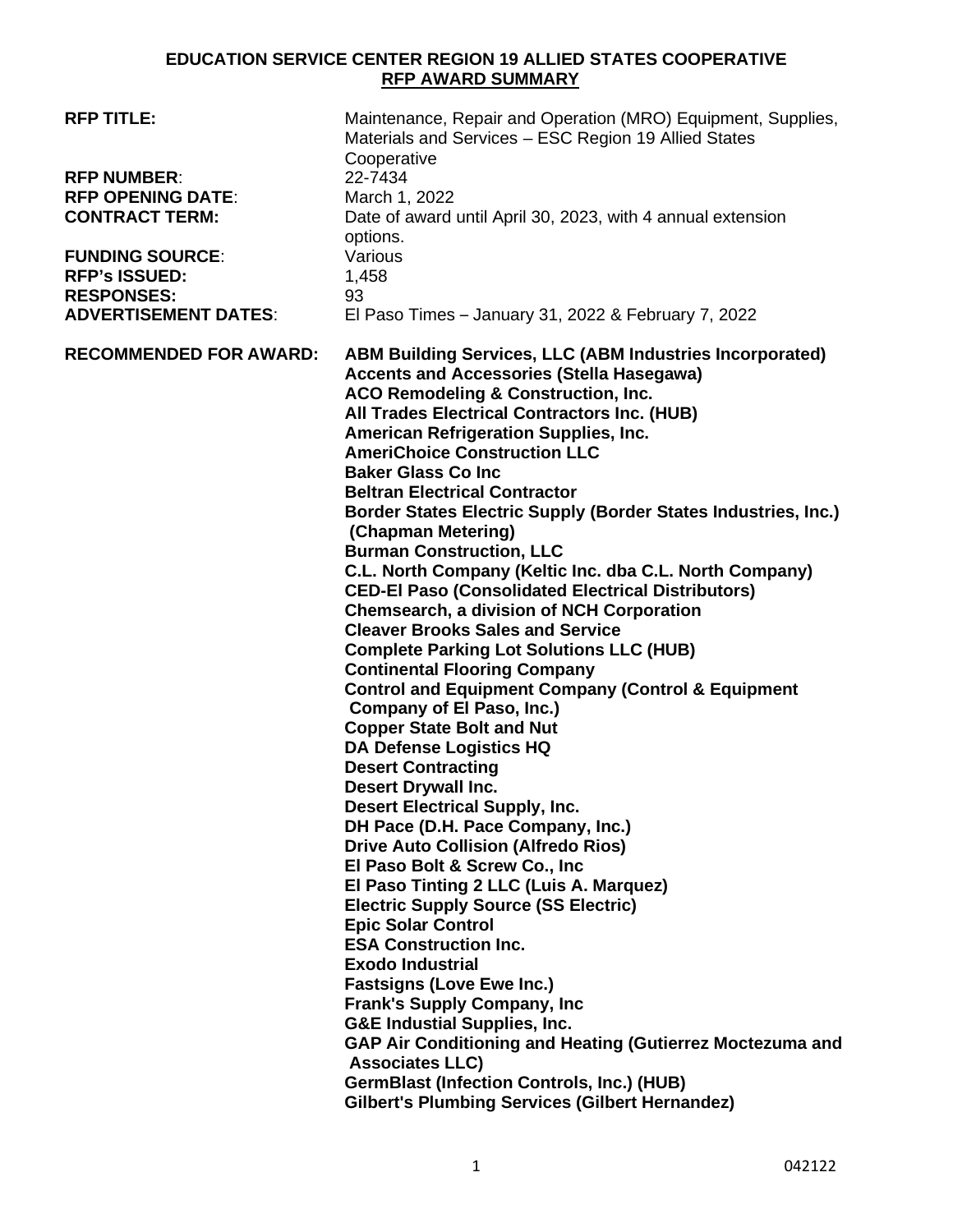**Global Sales and Services Inc Grass Masters LLC DBA Global Maven Enterprises, LLC H.A. Gray & Associates Harrington Industrial Plastics Holts Mechanical Ltd Innovation Floors Ketner Enterprises of El Paso LLC dba Johnstone Supply of El Paso Ketner Enterprises of Las Cruces, LLC dba Johnstone Supply Las Cruces (Ketner Enterprises of Las Cruces, LLC) Lawson Products, Inc. M Squared Electric Marks Plumbing Parts (John W Gasparini Inc) MasterServ Inc (AAA MasterServ Inc) Nova Safety Products, Inc. One Stop Glass PC Automated Controls, Inc. Phoenix General Contractors, LLC PSI Bearing and Hydraulic Service LLC Qannex Corp. Quality Commercial Services (James Lopez) Roto-Rooter (CDM Plumbing Inc) RTC Inc Saucedo Lock Co. (DACAMA LLC) Shelby Distributions Inc. (Express Office Products) Southern Tire Mart, LLC Southwest Decor El Paso Corp Southwest Water Supplies and Services (Alejandro Franco) Summit Electric Supply Sun City Communications, LLC (HUB) Sun City Winnelson Co. SWIFCO (Southwestern Industrial Fasteners) Tarkett USA Inc. Technical Building Services (JiVG Enterprises LLC) The Carpet Pile of Texas, Inc The Sherwin-Williams Company Three O Machine Shop, Inc (Felix Sanchez) Total Maintenance Solutions (TMS-SOUTH) Trane U.S. Inc Triple-S Janitorial Supplies (Third Gen LLC) Unipak Corp. Veliz Construction (Veliz Company, LLC) Volter Electrical (Volter Electrical Construction Corp.) Westside Welding Inc Winston Water Cooler (Winston Water Cooler of Las Cruces, LTD) Winsupply El Paso TX (Winsupply El Paso TX Co.) Winsupply S El Paso TX Co. Wisco Supply, Inc. Wyler Industrial Works Inc TOTAL (estimated) \$500,000,000.00/year**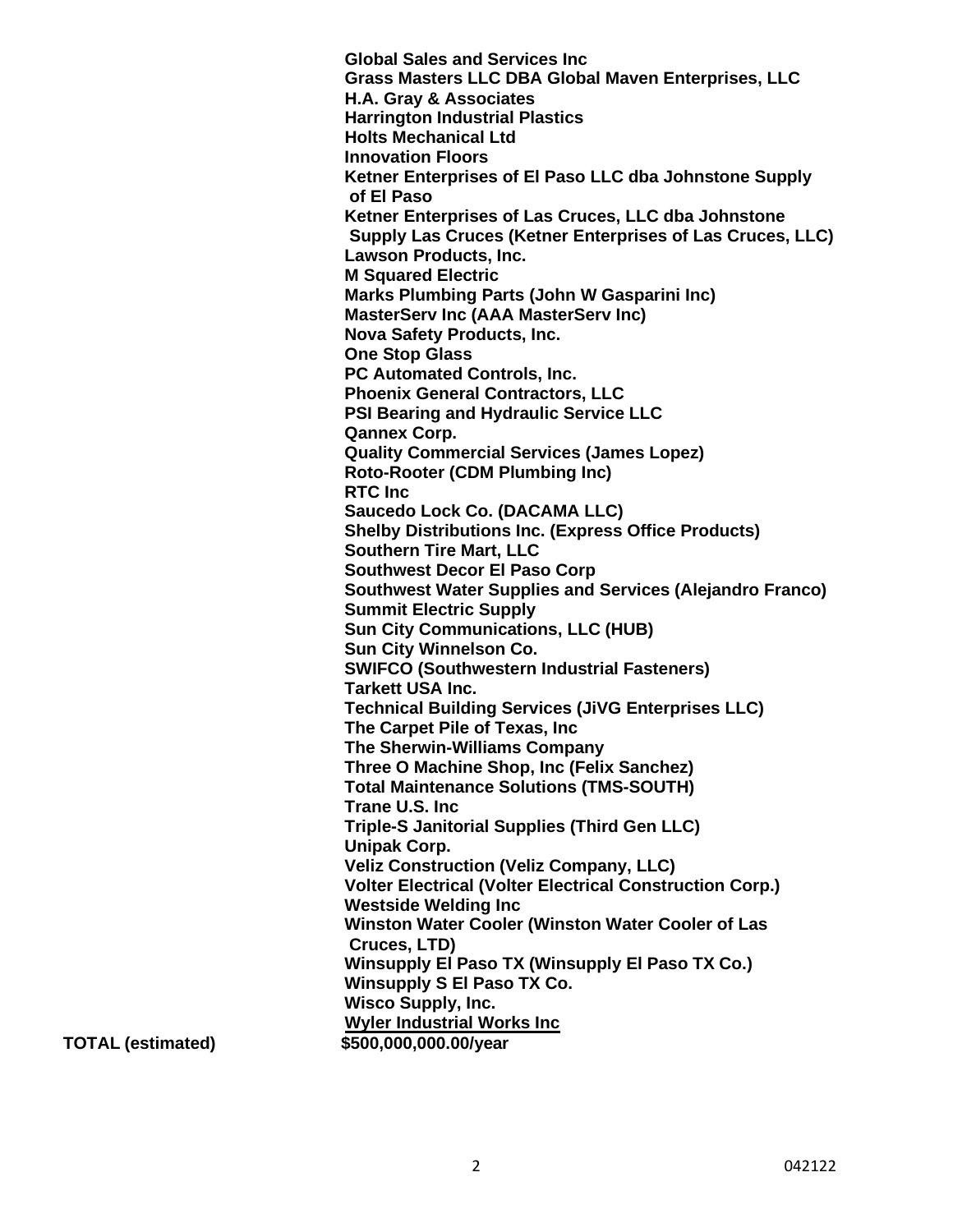## **EXPLANATIONS:**

Award of this solicitation will enable ESC Region 19 - Allied States Cooperative (ASC) to establish a contract with vendor(s) for Maintenance, Repair and Operation (MRO) Equipment, Supplies, Materials and Services for those procurements made with federal, state or local funds. Evaluation and award recommendation were based on 70% pricing and services/qualifications and 30% references. Amps Ratings Powers Services Corp and Pride General Contractors LLC submitted a "No Bid" response. Agiliti Health, Inc, HPS Audio and Video, Kindle Fischer Specialty Chemicals, RevIVe Medical, PLLC, and Spectrum Paper Co., Inc. submitted a proposal however were not considered; vendors do not meet the scope of work. APIC Solutions, Inc submitted a proposal however was not considered; vendor is already awarded on an existing contract. JSR Construction & Remodeling LLC (Jesus Rodriguez) submitted a proposal however was not considered; vendor did not provide pricing as per the bid requirements. Quality Commercial Services (James Lopez) originally submitted under the name Sea Creatures; however, the name was amended after supporting documentation was submitted. Spectrum Floors Inc (Innovation Floors) withdrew their submittal. The awarded vendors' pricing and information can be found on the Award Detail spreadsheet.

## **SPECIFICATIONS, PREPARATION AND EVALUATION PROVIDED BY:** Rebecca Hernandez – ESC Region 19

Andrea Amiri – ESC Region 19

Renae Lawrence - ESC Region 19

## **Special Conditions**

- 1. This solicitation is to include but not limited to: abrasives, soldering and welding, building facilities supplies, electrical lighting, motors and power transmission, drills, reamers, counter bores, dies and taps, fasteners, adhesives and hardware, hand tools, lumber and specialty woods, material handling, storage, packaging, measuring instruments, threaded piping, pumps, paint, ballasts, batteries, computer duct (wire mold), conduit boxes, conduit (EMC, IMC, FLEX, PVC), conduit fittings, lamps (incandescent, fluorescent, HID, miniature), lighting fixtures, power controls (contractors, relay, starters, pushbuttons), power distribution (load centers, disconnectors, breakers), wire, wire connectors (wire nuts), wiring devices, HVAC/refrigeration systems, equipment, parts, supplies, services, swamp cooler/refrigerated AC units, commercial gas water heaters, plumbing parts and accessories, water coolers and parts, plumbing faucets, fixtures and parts, floats, vacuum breakers, relief valves, toilets, wash basins, urinals, washers, couplings, clamps, bolts, piping, tubing, fittings, valves, floor surface and wall coverings such as carpet, laminate, linoleum, tile and related, clear laminated safety glass, clear plate glass, glass solexia, grey laminated glass, wire glass, channel aluminum screen, screen corners, screen wire, spline, J-bar deep pocket, and related equipment, supplies, tools, etc.
- 2. This proposal will identify primary suppliers for various maintenance, repair, and operations equipment, supplies, and materials to be purchased on an as needed basis during the contract term for transportation, building facilities, and other equipment used.
- 3. This solicitation will cover small skilled labor projects. It is not intended to be utilized as a multidiscipline contract. Vendors can only do the services for which they are awarded. Services are to include but not limited to installation, removal, repair, consultation, and measurement. Disciplines include but are not limited to carpet, tile, glass, electrical, heating ventilation and cooling (HVAC), plumbing, welding, carpentry, masonry, and painting.